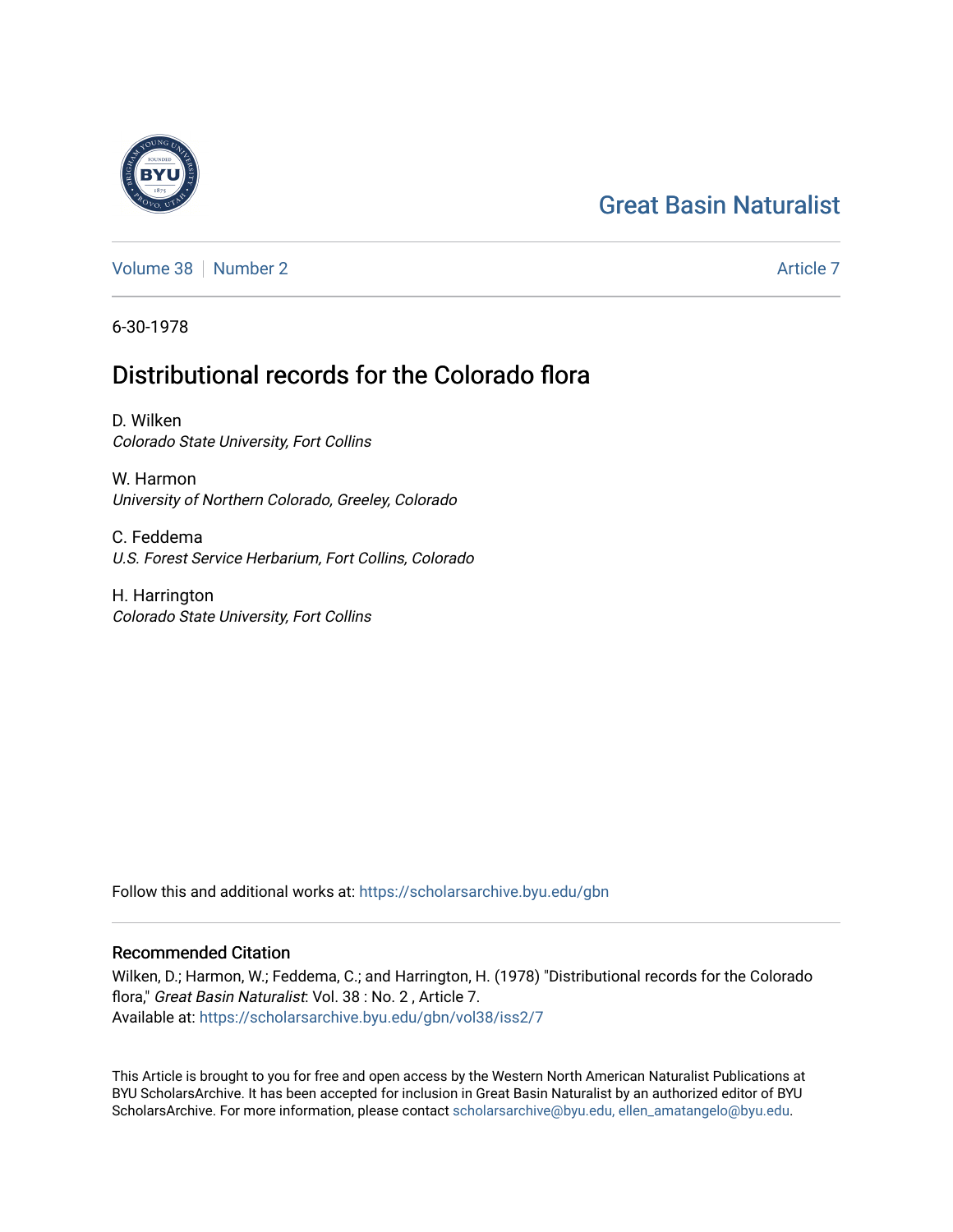#### DISTRIBUTIONAL RECORDS FOR THE COLORADO FLORA

D. Wilken<sup>1</sup>, W. Harmon<sup>2</sup>, C. Feddema<sup>3</sup> and H. Harrington'

Abstract.— Nine new records of vascular plants indigenous to western North America, six new records of ad ventive taxa, and six significant range extensions are reported for the flora of Colorado.

The following collections document new records and range extensions for vascular plants as treated by Harrington (1954), Weber (1976), and Weber and Johnston (1976). Herbarium citations follow the recent treat ment by Holmgren and Keuken (Index Herbariorum, Ed. 6, 1974).

#### INDIGENOUS NEW RECORDS

#### X Agrositanion saxicola (Scribner & Smith) Bowden

Mesa Co.: 2 miles south of Monument Hill, 9,700 ft, 28 August 1947, W. A. Weber 3660 (CS). This specimen possesses the narrow, bifid to trifid glumes, long diver gent awns, and tardily disarticulating rachis characteristic of Sitanion X Agropyron hybrids discussed in Cronquist et al. (1977).

#### Astragalus musiniensis Jones

Garfield Co.: Badger Wash Experimental Area, 10 miles northwest of Mack, 5,000 ft, <sup>7</sup> June 1973, Reid & Ranck s.n. (USES).

#### Conimitella williamsii (D.C. Eaton) Rydberg

Summit Co.: along Pass Creek, 2 miles east of State Highway 9, along Ute Pass Road, 8,600 ft, 26 June 1973, D. Walsworth s.n. (CS, USES); 27 June 1975, W. A. Weber and P. Nelson 15119 (COLO, CS). This site represents a southward range extension of ca. 200 miles from the nearest previously known localities in northern Wyoming.

#### Drymaria depressa Greene

Boulder Co.: 2.75 miles west of Copeland Lake, 9,700 ft, 16 August 1976, F. Hermann 27405 (CS).

#### Erigeron ochroleucus Nuttall

Rio Blanco Co.: 6.6 miles north of Rio Blanco, 7,200 ft, 4 June 1977, Wilken and Schwab 13058 (CS). This collection documents predictions of its occurrence in Colorado by Harrington (1954) and Weber and Johnston (1976).

#### Cilia micromeria A. Gray

Mesa Co.: Monument Valley Overlook, Colorado National Monument, 1,700 m, 11 May 1974, Wilken and Kelley 11988 (CS); Moffat Co.: near mouth of Hell Canyon-Yampa Canyon, 5,200 ft, 14 May 1948, Harrington 3906 (CS).

Heliotropium convolvulaceum (Nuttall) A. Gray var. californicum (Greene) Johnston

Mesa Co.: Rabbit Valley Road, 4 miles south of Highway 50, 1,450 m, 6 July 1976, Wilken, Donahue and Tabar 12684 (CS). This population was represented by only several individuals and should be considered rare in Colorado. The typical variety occurs in local abundance in southeastern Colorado.

#### Parthenium alpinum (Nuttall) Torrey & Gray var. alpinum

Weld Co.: 3.5 miles north-northwest of junction of County Roads 45 and 122, 5,800 ft, 4 June 1977, Harmon 8919 (CS, GREE), Harmon 8810 (CS, GREE).

<sup>&#</sup>x27;Department of Botany and Plant Pathology, Colorado State University, Fort Collins, Colorado 80523.

<sup>&#</sup>x27;Department of Biological Sciences, University of Northern Colorado, Greeley, Colorado 80639.

<sup>&#</sup>x27;U.S. Forest Service Herbarium, Fort Collins, Colorado 80521.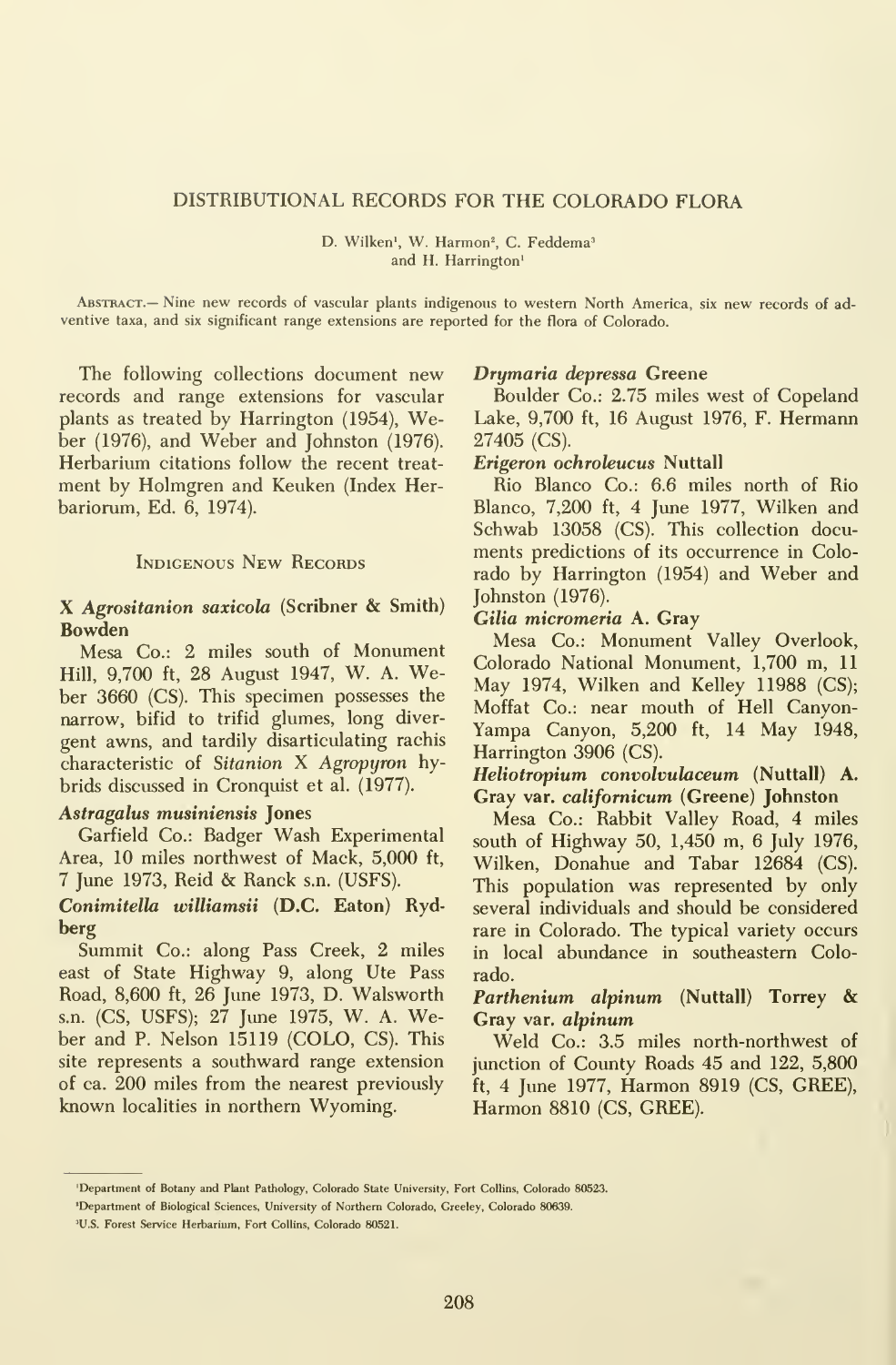# Prunus angustifolia Marshall

Baca Co.: 33 miles southeast of Springfield, 4,200 ft, 26 July 1956, Harrington 8319 (CS).

## Typha domingensis Persoon

Prowers Co.: 5 miles east of Lamar, 6 October 1957, Hotchkiss 7577 (CS); <sup>1</sup> mile south of Bristol, 3,400 ft, 27 July 1959, Harrington 9102 (CS).

## Adventive New Records

## Eragrostis curvula (Schrader) Nees

Lincoln Co.: 3 miles south of Hugo, 5,000 ft, 2 October 1957, Hamill s.n. (CS).

### Fumaria officinalis L.

Weld Co.: 2 miles west of Windsor, 4,780 ft, 31 May 1957, Klein s.n. (CS). Recent observations by the senior author indicate that the population is well established and spreading along an irrigation ditch.

### Anoda cristata (L.) Schlechtendahl

Otero Co.: Experiment Station near Rocky Ford, 12 October 1966, Swink s.n. (CS).

# Montia perfoliata (Donn) Howell

Douglas Co.: T. 7 S., R. 69 W., S. 4, 6,000 ft, 14 May 1960, Brunquist s.n. (CS). Efforts to relocate this population have been unsuccessful. Although indigenous to the Pacific Northwest and with nearest known natural populations in northeastern Wyoming, this record is considered to be adventive.

### Prunus armeniaca L.

Garfield Co.: Glenwood Canyon, 4.4 miles east of No Name, 6,200 ft, 26 May 1977, Wilken 12935 (CS). First reported as established in Mesa Verde National Park (Welsh and Erdman 1964), this species is well established and reproducing in Glenwood Canyon.

# Puccinellia lemmonii (Vasey) Scribner

Boulder Co.: north of Valmont Rd., be tween the railroad line and Boulder Creek, 2 September 1975, Zanoni 2892 (CS). According to Zanoni (pers. comm.) seed of this species was included in a general mix used for local rehabilitation.

### Range Extensions

Ipomopsis roseata (Rydberg) V. Grant

Moffat Co.: 3 miles north of Sunbeam, 25 May 1938, Brown s.n. (CS). This site represents a range extension of approximately 100 miles north-northeast of the principal distribution in Colorado National Monument.

## Lysimachia thyrsiflora L.

Larimer Co.: Wet ground along Poudre River, 23 June 1893, Cowen s.n. (CS). Known previously only from <sup>a</sup> single site in Colorado near Estes Park (Weber, 1976) this species still occurs as sporadic individuals near the crossing of the Poudre River and Highway 14 on the eastern limits of Ft. Collins.

## Malacothrix torreyi A. Gray

Montrose Co.: Naturita, 15 May 1914, Payson 303 (RM); Garfield Co.: Rifle, 25 June 1900, Osterhout 2150 (RM); Eagle Co.: McCoy, 14 June 1903, Osterhout 2758 (RM). This species is treated as rare and oc curring only in Mesa and Delta Counties (Weber and Johnston 1976). The specimens cited above indicate a wider distribution in western Colorado.

### Rhododendron albiflorum Hooker

Jackson Co.: Lake Katherine, Park Range, 3,000 m, 26 August 1976, Wilken and Painter 12752 (CS); 11 July 1977, Wilken, Painter and Tabar 13178 (CS). Previously known in Colorado only from the headwaters of the South Fork Elk River in Routt Co., this second site represents a range ex tension east of the continental divide. The population at Lake Katherine is extensive and comprises the dominant understory beneath Abies lasiocarpa and Picea engelmannii. Based on specimens at MONT and MONTU, the Colorado populations represent a disjunction of approximately 500 miles southeast of the nearest known sites in western Montana.

### Ribes americanum Mill.

Larimer Co.: Wet seeps along the Poudre River, 20 May 1977, Budzinski s.n. (CS). Known previously only from Roxborough Park in Douglas Co. (Weber, 1976), this species occurs in local abundance near the crossing of the Poudre River and Highway 14 at the present limits of Fort Collins.

### Salix candida Fluegge

Larimer Co.: 1.5 miles south of the con-